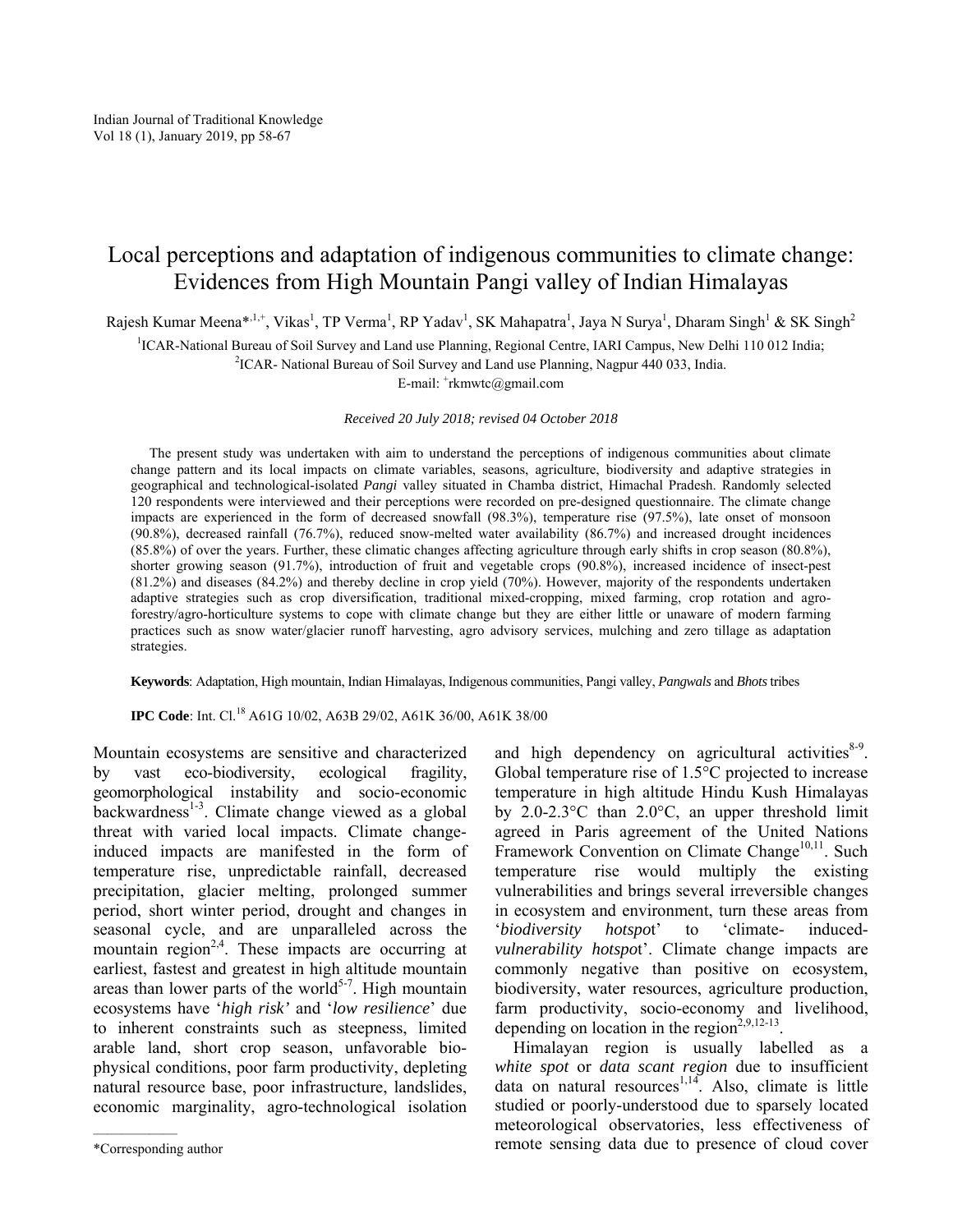and high spatio-temporal micro-climate variability in high mountain  $\arccos^{6,14-15}$ . Thus, climate change predictions, extrapolations or downscaling of climate products to local level are likely to be relatively less-accurate at local scale than regional and global scales<sup>16-17</sup>. Thus, this poses challenges for mountain natural resource developmental planning particularly agricultural land use planning, where farming communities are highly sensitive to climatic aberrations $18-20$ .

Local communities are well known for their close interaction and better understanding of local environment<sup>20</sup> and act as *watchkeeper* for any changes in surrounding ecosystems over the period. Their climatic perceptions reflect local issues and response, which are relatively accurate and important for decision making, devising appropriate developmental policies and adaptive capacities to reduce climate-associated risks at local scales<sup>7, 20-24</sup>. Local communities evolved and sustained their indigenous knowledge and practices for sustainable management of natural resources in high risk environments<sup>25</sup>. Most climate change studies focused on long-term trends of climate variables than their actual impact on local levels $17$ . Previous studies were carried out to understand climate change, its impacts and local measures adopted to mitigate climate change impacts<sup>2,20,24,26-28</sup>, but insufficient studies are reported from remote, high altitude Himalayas. In addition, effective climate smart strategies requires knowledge of the problems, communities responses and existing technological options<sup>7,12,23,29-30</sup>. Agriculture technologies have the potential for poverty reduction<sup>31</sup>, but little or unexplored in high altitude Himalayas due to various reasons.

Therefore, study was carried out to understand the indigenous communities perceptions on climate change, its impact on local climate variables; climate associated

extreme events, seasonal changes, agriculture, biodiversity and existing strategies adopted by farming communities in poorly gauged high mountain Pangi valley located in Chamba district of Himachal Pradesh, India. This will overcome the high altitude observational gaps and provide local evidences for better understanding of climate change, its impact and provide valuable input to scientists, land use planners and local authority's for evidence based dynamic adaptation planning at local  $scales<sup>32</sup>$ , by integrating traditional and modern knowledge of farming. Study will also support the India's climate change policies and adaptation action plan, and prioritization of resources allocation towards vulnerable area in the Himalayan region.

#### **Materials and methods**

#### **Description of study area**

The study was carried out in the Pangi Valley (32° 48' 42'' N to 33° 12' 31'' N latitude and 76° 13' 58'' E to 76° 47' 01'' E longitude with elevation ranged from 2000 to 6500 m amsl) hidden between the Pir Panjal and Zanskar ranges of the Western Himalayas. The valley falls in North western portion of Chamba district, surrounded by Lahul & Spiti district of Himachal Pradesh in South and East, and Jammu and Kashmir in its northern parts (Fig. 1). The total geographical area (TGA) of 1600.52 sq km. spread over 106 rural (60 inhabited) villages across the valley. Out of the TGA, approx. 2% area is under agriculture, which supports livelihood of 18,868 populations. The sparsely populous valley has population density of  $11.78$  per sq.  $km<sup>33</sup>$ . Pangi is a highly tribal populated (90%) valley, mainly composed of *Pangwals* and *Bhots* tribes, which are not exposed to outside cultural changes<sup>34-35</sup>, due to geographical isolation and remoteness.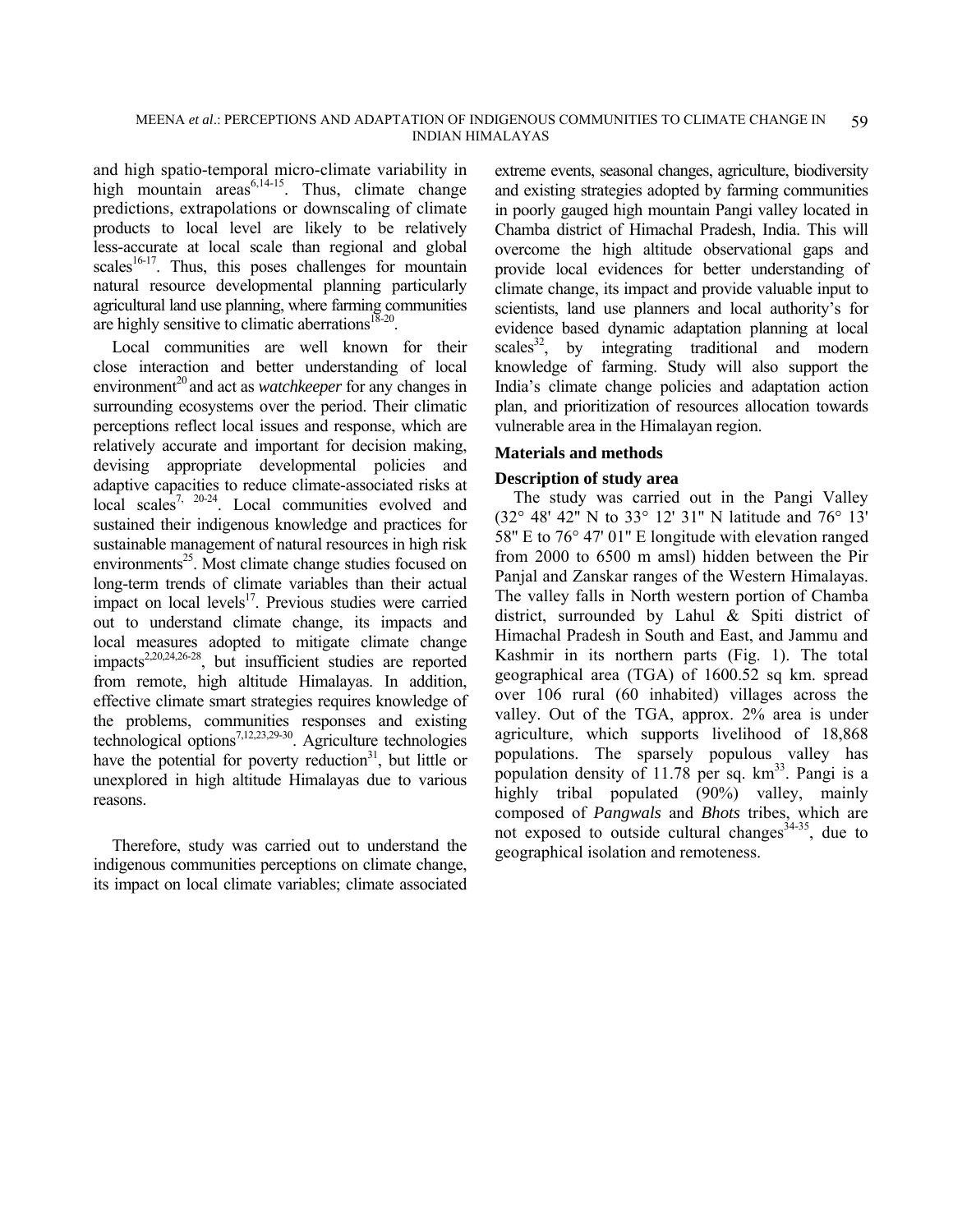Pangi is a under-developed valley with about 70% of total population depends on traditional subsistence agriculture and livestock rearing. The valley is rich in agro-biodiversity per unit cultivated area. The crops grown in the valley are wheat, barely (naked), *fulanu/bharesh* (buckwheat spp.), pea, maize, potato, *cheena* (Proso millet), French bean, *bhabari* (Amaranthus), apple, plum, cole crops and so on. The farm animals are *Churi* (crossbred female offspring of local cow and yak), *chur* (crossbred male offspring of local cow and yak), *desi* cow, jersey cow, sheep, goat, donkey and jackass. Poultry birds are also raised for family consumption requirement. Farmers uses *chur* for tillage (2-3) operations in traditional natural zero budgeting farming. Apart from agro-biodiversity, valley is home to various natural flora (such as walnut, *thangi* (hazelnut), pine, chilgoza pine, peeling-birch, deodar, *bedhah*, wild apricot, wild apple, poplar, bracken fern, grasses, *gucchi* (edible mushroom), kalazeera (*Carum bulbocastanum*), *tilla* or patish (*Aconitum heterohyllum*), Himalyan yew, etc.,) and fauna (snow leopard, ibex, Himalayan thar, brown bear, black bear, musk deer, *chukar*, *monal*, cheer pheasants, Himalayan western tragopan, snow peacock, Himalayan woodpecker, butterflies, bees, etc.)34-36. Due to biodiversity richness, valley is referred as Important Plant Area<sup>36</sup> and a potential site for "*agriculture heritage status*".

Agriculture dependency also indirectly indicates the dependency on climate, therefore, any change in climate, would have serious impacts on agriculture and livelihood due to limited growing season and grazing activities as the area remains snow-covered for  $4-6$  months  $35$ . The valley receives little monsoon rainfall and decreasing snowfall likely to reduce water availability for drinking and irrigation purposes, where half of the cultivated area is under irrigation<sup>33</sup>. With growing emphasis on development and conservation of natural resources in higher Himalayas necessitates scientific database, which is presently lacking in the region.

#### **Field survey, respondent selection, data collection and analysis**

The climatic perceptions and responses were collected during Land Resource Inventory field work carried out in the different villages of Pangi valley from August to October, 2016. Simple random sampling method was employed for data collection. The selected respondents involved farmers, agriculture officials and other peoples, who partially engaged in

agriculture. The respondents of age  $\geq$  30 yrs were chosen for interviews because they have enough experience than younger respondents  $(< 30$  yrs) <sup>19</sup>, for comparison of climatic perceptions between two period of 1985-2000 (Period-I) and 2000-2015 (Period-II). The perceptions were collected from randomly selected 120 respondents (perception observation density =1 per 157 population) from 40 villages (1-10 respondents from each village depending on population) of the valley. They were informed about nature of work prior to data recording24. Climatic perceptions were collected through questionnaire survey as used in the other studies<sup>19-20,28,37</sup>. The questionnaire dealt with indigenous communities climate change perceptions on climate variables, its effects on extreme events (drought, landslide, avalanches, etc.), seasonal changes, agricultural production systems, biodiversity and adopted coping measures. While considering the questionnaire, some of the proxy-indicators were intentionally kept so that the reality of climatic changes can be captured through perceptions. The climatic parameters were



Fig. 1 — Location map of Pangi valley, Chamba district, Himachal Pradesh.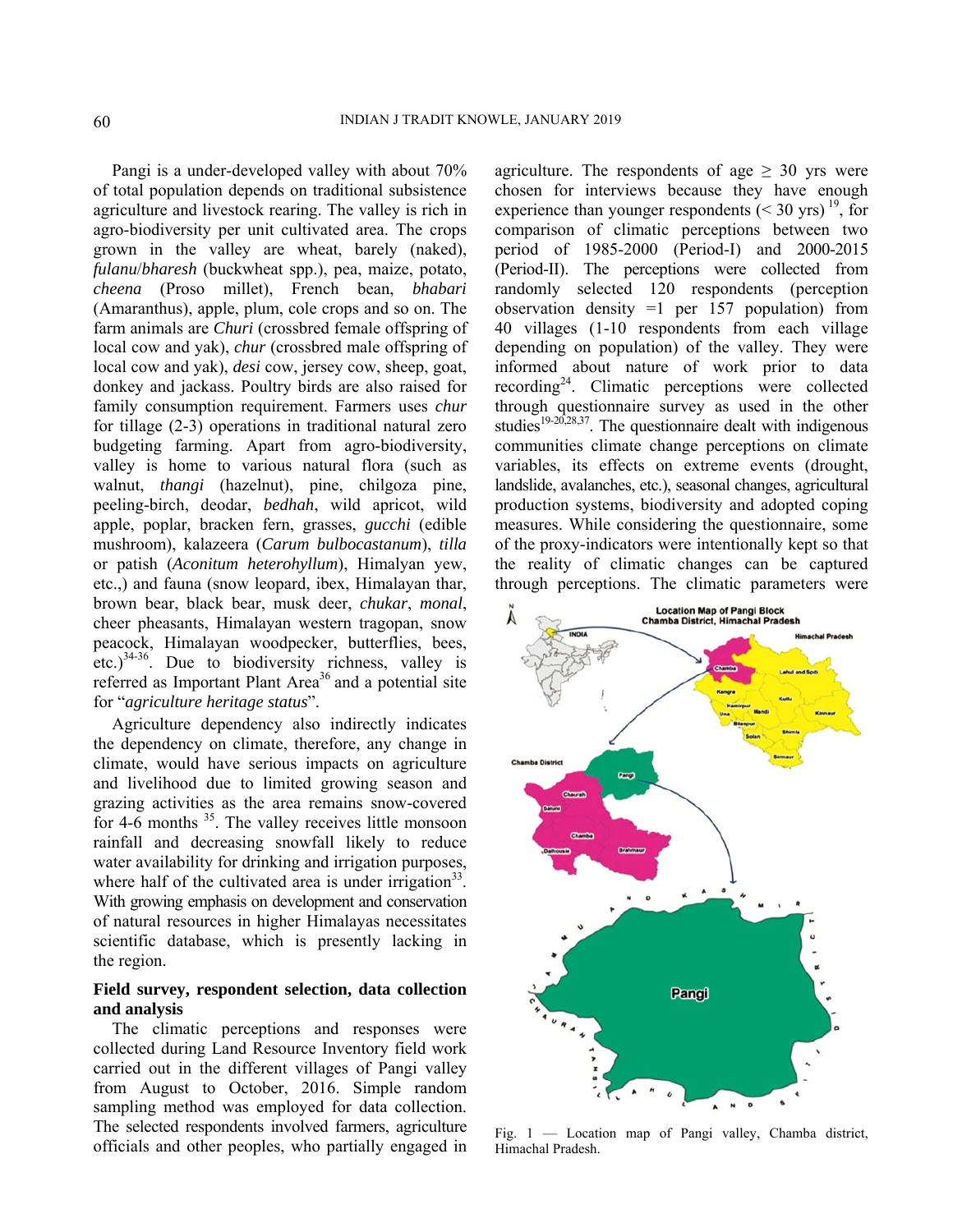validated through proxy indicators, as meteorological database of Pangi valley is unavailable, and published literatures. Collected perceptions of indigenous communities were analyzed using frequency statistics and presented in per cent of total responses $^{38-39}$ .

#### **Results and discussion**

#### **Communities perceptions on climate change**

Most of the respondents perceived climate change through various associated changes experienced during the period 2000-2015 compared to 1985-2000 period. More than 90% of the respondents in the valley had perceived climate change in the form of decreased snowfall (98.3%), temperature rise (97.5%) and late onset of monsoon (91%) over the past period (Fig. 2). The respondents expounded that snowfall of 5-15 ft (1.5-4.5 m) was a regular phenomenon before 2000 in the peak months of snowfall (*i.e.* January-March) but now it reduced to 2-8 ft  $(0.5 - 2.4$  m), depending up on the elevation in the valley. A respondent from Shunn village in the valley reported that snowfall in February-March now is similar to that of earlier snowfall in November-December. Majority of the respondents believed that rainfall is decreasing (76.7%) over the years. More than half of the respondents viewed that long dry spell (60%), more intense rainfall (59.2), decreased number of cloudy days (57.5%) and stronger wind (55.8%) as result of climatic change. About 32.5% and 28% of the respondents said that snowfall timing delayed and early withdrawal of monsoon, respectively. Respondents believed that climatic events became unpredictable over the years. These perceived changes, are strong indicators of climate change in the high altitude Himalayas, as corroborated with the previous findings of changes in meteorological variables such as temperature, precipitation (rainfall +snowfall)

patterns and magnitude, wind velocity and cloud covers in the Chamba tehsil as well as other parts of Himalayan region<sup>1-2,20,38,40-44</sup>

#### **Communities perceptions on climate changeinduced extreme events and seasonal changes**

Among the seasons, the respondents opined that summer season (95.8%) and winter season (82.5%) are getting hotter (Fig. 3). Moreover, 91.7% of the respondents believed that winter period is reducing while about 72.5% respondents said that summer period becomes longer than previous years. The decreased snowfall and increased temperature led to reduced winter period and longer summer over the studied period. Previous studies also reported similar findings on seasonal patterns<sup>2,4,20,45</sup>. About 85.8% of the respondents said that drought incidence has increased over the period due to decreased and uncertain precipitation (rainfall+snowfall) pattern and temperature rise. The respondents observed decreased flow of snow-melted water/glacier runoff (86.7%) and avalanches (80.8%) in the valley. The decreased snowfall led to decrease incidence of avalanches during winter season, decrease in snow-melted water/glacier runoff and subsequently water flows in natural springs and *nalas*. As a result of this, "adequate or deficient" water situations occurring in some parts of year in the high mountain Himalayan region and will have adverse effects on water availability for drinking, irrigation and hydroelectricity generation purposes in the mountain as well as plain areas. Similar findings on drought incidence and reduced water flows were also reported in the previous studies from different parts of Himalayas<sup>2,9,20,40,45</sup>. About 45% of respondents believed that landslides have decreased over the years and rests of them were disagreed with any changes occurrence of this event. This might be due to



Fig. 2 — Climatic perceptions  $\binom{9}{0}$  of indigenous communities on climate variables in the Pangi valley (n=120).



Fig. 3 — Climatic perceptions (%) of indigenous communities on season and extreme events in the Pangi valley (n=120).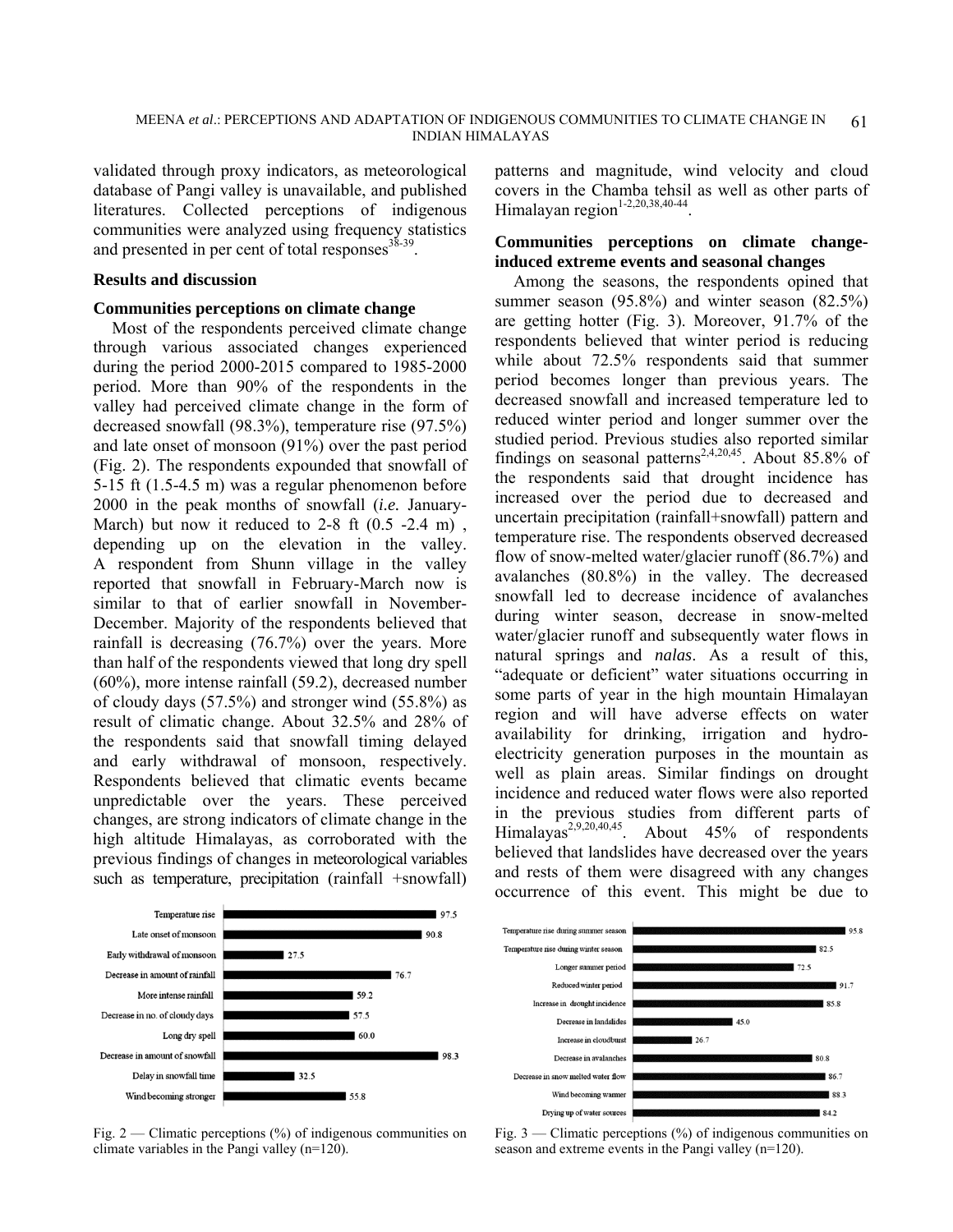decreased rainfall, reduced snowfall and its fast disappearance led to decrease in moisture content in soil. In addition to this, intense rainfall and steep slope provide short residence time for water percolation and, hence less-favorable condition for initiation of landslides. Further, more than one-fourth of the respondents were of opinion that number of cloudburst had increased while others decline the occurrence of phenomena. This might be due to the fact that such climate extreme events rarely  $occur<sup>46</sup>$ .

#### **Climatic perceptions on agricultural production systems**

The perceptions of indigenous communities on agri-production systems (changes in cropping season, flowering time, length of growing season, crop maturity, occurrence of insect-pest and diseases in crops, introduction of new crops, crop yield and its variability over the years) to changing climate are visible in the last 15 years (Fig. 4). All the respondents (99.2%) admitted that organic pea is emerging as an off-season cash crop grown in high altitude sub-valleys such as *Sural* and *Hundan Bhatori*. This is supported by earlier observations that recently farmers started pea cultivation at high altitude valley of Himachal Pradesh<sup>2,35</sup>. About  $90.8\%$ of the respondent's reported introduction of new fruit and vegetables crops. Cultivation of apple and *meetha tilla* (*Chaerophyllum villosum)*, is increasing in the parts of valley, which were earlier found in wild variant. The valley also witnessed change in crops and their acreage from traditional staple crops (barley, wheat, pulses, millets) to high value cash crops (such as pea, apple, potato, patish, cole crops, tomato) in some parts of valley. The temperature rise and decreased snowfall changed unsuitable or marginal suitable area into moderately to very suitable area for cultivation of temperate/cool season crops. Similar findings were reported in previous studies of the Indian Himalayas<sup>2,9,47</sup>. About 91.7% of the respondent believed decrease in length of growing season (LGS), while 80.8% respondents expounded early shifts in cropping season. Earlier crops were sown in the last week of April to first week of May, but now sowing time advanced, by 15-25 days, to end of March to mid-April, depending on the elevation in the valley. Nearly three-fourth of the respondents observed changes in flowering time of crops and about 83.3% of the respondents reported early crops maturity than previously. Temperatures rise led to

advancement of crops sowing results in early crop maturity by 15-30 days. A farmer from *Hundan Bhatori* village reported early harvesting of newly introduced pea crop by 20-30 days, which was earlier harvested in the middle of September month. Change in crop phenology may be the result of higher temperature and shortage of moisture, which led to early flowering, forced maturity, reduced growth period and grain yield<sup>2,4,20,48-50</sup>. The incidences of insect-pest (81.7%) and diseases (84.2%) have increased over the years especially woolly aphid, scab, wilt in newly introduced crops such as apple and potato. About 51% of the respondents believed that new crop pests and diseases are seen in the last 15 years. A farmer from Kufa village reported appearance of new pest and disease in apple such as woolly aphid, scab and premature fallen of apple flowers. Changes in local conditions such as temperature and moisture regimes, led to occurrence and proliferation of insect-pests and diseases $9, 20, 48$ . Majority of respondents viewed that increased temporal variability of crop yield (80%) while 70% of the respondents believed that crop yield decreased over the years. About 79.2% of the respondent reported small fruit size and deformed fruit in the newly introduced crops. The reasons cited by respondents for yield decline were decreased and uncertain rainfall, shortage of moisture/irrigation water availability, decline in soil fertility and occurrence of insect-pests and disease. Such changes brought adverse effects on yield, quality of the produce and will further degrade the fragile natural resources and socio-economic conditions of mountain communities. Similar observations were also reported from India and elsewhere $9,20,41-42,51-52$ . The area under fruits, vegetables and medicinal crops are picking up,



Fig.  $4$  — Perceptions (%) of indigenous communities on climate induced changes in agricultural production system in the Pangi valley  $(n=120)$ .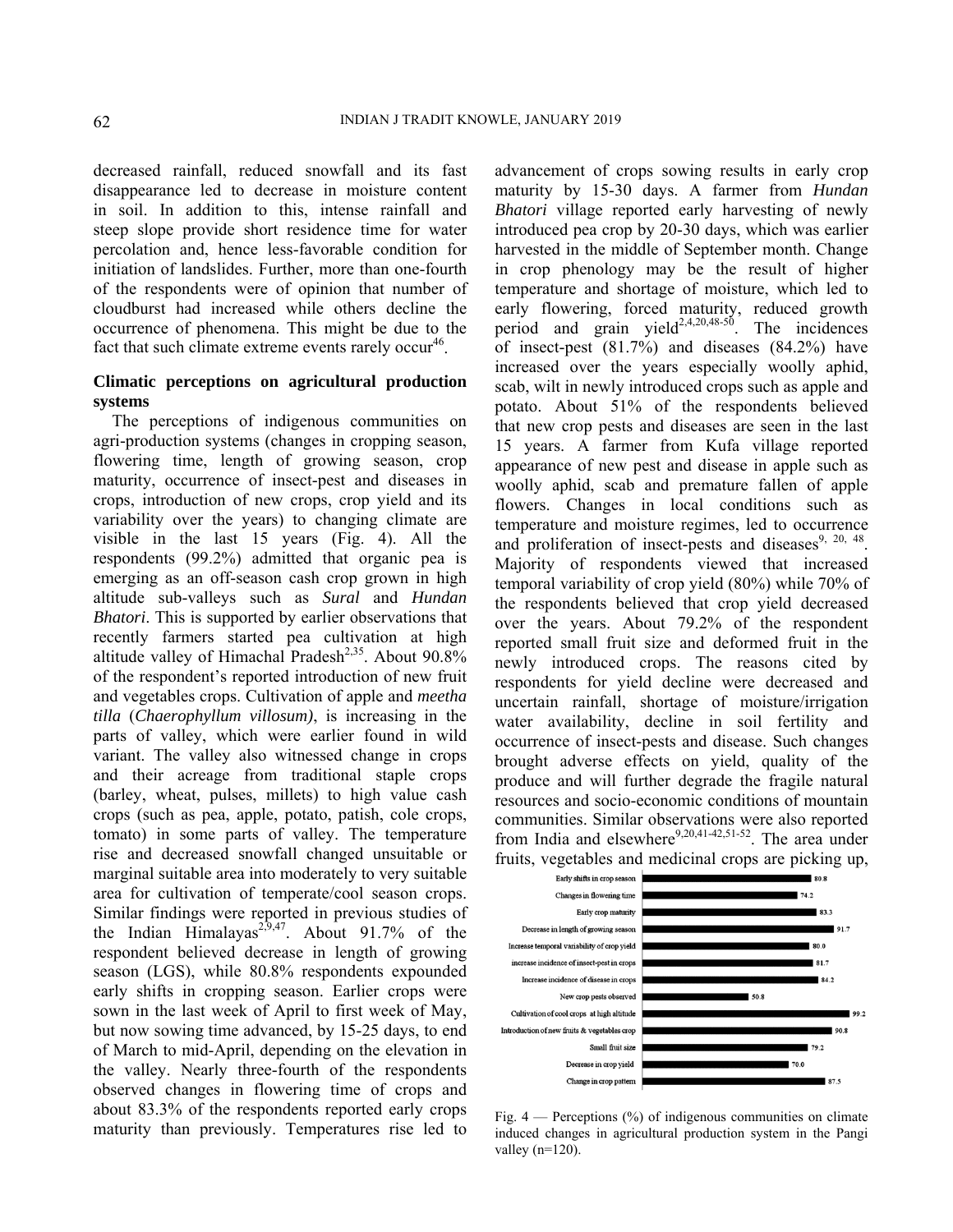hence, brought opportunities to enhance farmer income in the valley. The cultivation of high value medicinal trees/crops such as *Taxus baccata* (Himalyan Yew) needs to be promoted for improvement of farmer's income in the valley<sup>36</sup>. Similarly, previous study from the relatively agriculturally advanced Lahul valley reported the change in crop productivity and increase in farmers income2 . The full economic benefits could be realized, if modern agro-technologies adopted in whole package of practices with integration of local wisdoms to suit the local conditions. In addition to this, early onset and prolonged summer season and reduced winter period provides a window period of 1-2 months for cultivation of short duration crops/grasses, if the timely and adequate irrigation water availability is ensured.

### **Climatic perceptions of respondents about change in biodiversity and ecosystem health**

Bioindicators are natural living organisms or species, highly sensitive to climatic and biogeographic changes, used as quick indicator to monitor the status of biodiversity, habitat quality, ecosystem and environmental health $53-54$ . They respond quickly to the altered environment by shifting population density, habitat, behavior and physiology<sup>54-56</sup>

In this study, change in population of bees, butterflies, mosquitoes, birds migration, birds diversity, wild bear and monkey are used as bio-indicator $20,57-58$ . About 81.7% of the respondents perceived decrease in appearance of wild bear population in cultivated and inhabited area (Fig. 5). More than three-fourth of respondents believed that honey bees population has decreased over the years. More than half of the respondents noted decrease in butterfly population. Majority of respondents said that increased appearance of mosquito (72.5%) observed in the valley. Such



Fig. 5 — Climatic perceptions (%) of indigenous communities on **change** biodiversity and ecosystem health in the Pangi valley (n=120).

decrease in honeybees, butter flies and increased appearance of mosquitoes population might be the result of climate change. About 72.5% respondents reported early migration of bird species (72.5%) while 48.3% respondents replied that there was decrease in birds population particularly of vulture, *chakor*, pigeon, monal and crow. A farmer from Takwas village reported that bird species staying period is increasing as they are coming early and returning late to their native habitat. The reason could be climate change, developmental activities such as blasting, use of drugs for animal diseases and use of agro-chemicals in apple cultivation. About 40% of the respondents believed that monkey population is increasing in the cultivated and inhabited area of the valley and seen as growing menace for crops cultivation in the valley. Previous studies also reported change and movement of some insects, birds and animals species in the Himalayan region<sup>2,4,19-20,59-60</sup>.

## **Validations of climatic perceptions through proxyindicators**

Perception studies are useful to mimic the local conditions, if due care is taken. The errors were minimized through random sampling, validation<sup>59</sup>. good perception observation density (1 per 157 population) and proxy-indicators. In this study, wind warming, drying of water resources and change in crop pattern were used as proxy-indicators for changes in temperature, water resources and agriculture, respectively (Fig. 3 and Fig. 4). Perceptions on wind warming (88.3%) were closely perceived to average of temperature rise perceptions on summer and winter seasons (89.2%) than annual temperature rise (97.5%). Perceptions on drying up of water resources (84.2%) are closely related to decrease in snow melted water flow (86.7%). The climatic change impacts on drying up of water resources are also evidenced by average of perceptions on decrease in snowfall (98.3%) and rainfall amount (76.7%), which results in 87.5%. Perceptions on crop pattern (87.5%) are related to introductions of new fruits and vegetable crops (90.8%). However, there was perception variations among the communities, with proxy indicators to related indicators, were ranged between 1-14%. These variations might be due to variations in geographic conditions and elevation location.

# **Existing adaptation strategies to cope with climate**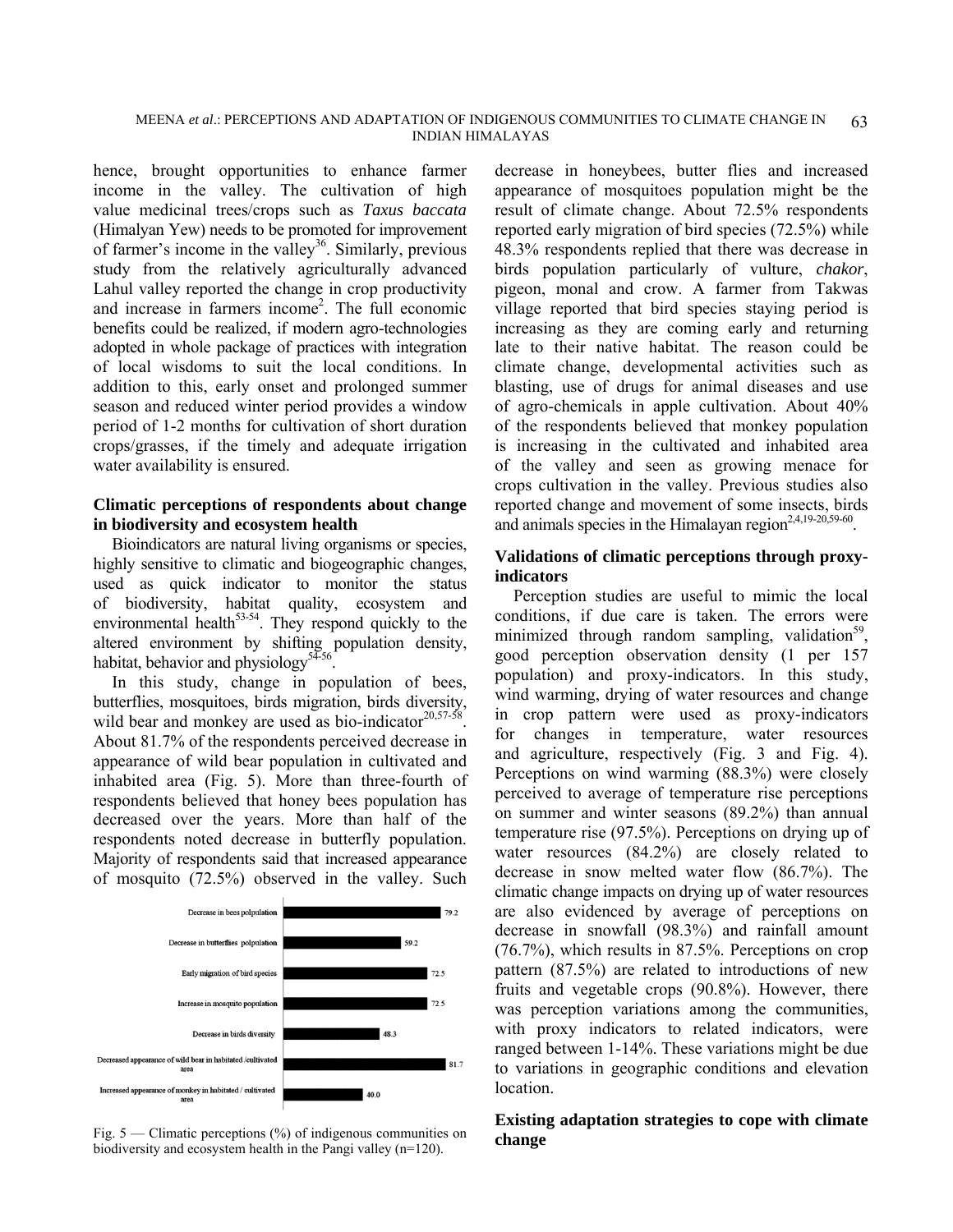To cope with climate change, indigenous communities adopted strategies such as crop diversification, mixed cropping, mixed farming, crop rotation, agroforestry/ agro-horticulture and improved varieties to build resilience against climate change (Fig. 6). About 96.7% respondents have diversified their crop on their land holding to meet parts of their own food requirement and maximization of farm produce. About 94.2% of respondents adopted 2-3 yrs crop rotation, which was earlier adopted as yearly rotation to maintain soil fertility. About 83.3% of the respondents have adopted traditional mixed cropping in form of maize and frenchbean, potato and amaranthus, pea and potato. About 79.2% of the respondents practicing mixed farming (crops, animals) as the adaptive strategies to reduce climatic risks. Recently, some farmers reported rearing of Jersey cow/improve variety in the valley. About 70% of the respondents adopted improved varieties/ seedlings in newly introduce crops as adaptation strategies. However, improved varieties are adapted to lesser extent in other crops. About 56.7% of the respondents were using farm yard manure (FYM), farm animal urine and wood ash as indigenous traditional knowledge (ITK) for maintaining soil fertility and other agricultural purposes. A farmer from Saach village reported decrease in FYM application due to decline in animal population. The low percentage of FYM use might be due to movement of animals to high altitude alpine grasslands (locally known as *adhwari*) for summer grazing, which makes difficult to bring such bulky materials to cultivated area. The climate change and overgrazing, results in degradation of grazing land, low grass production, shift in grazing area and ultimately degradation of land resources through high soil erosion, otherwise grasses act as soil binder<sup>38</sup>. About two-third of respondents adopted traditional agroforestry, agro-horticulture systems for reducing soil erosion, regulation of field microclimate, maximizing output per unit area and to meet the fodder requirement of animals. Previous studies reported similar traditional farming practices as coping measures<sup>20,61-63</sup>. However, more than 83% of the respondents did not adopted snow water/glacier runoff harvesting. Similarly, about 61% and 49% of the respondents were unaware about the mulching and zero tillage practice, respectively. Zero tillage and mulching are well known climate smart strategies which reduce soil erosion, conserve soil moisture and

moderate soil thermal conditions<sup>20, 64</sup>. In the valley, farmers are carrying 2-3 tillage operations by *chur*. Further, About 5% of respondents were aware of agro advisory services such as Kisan Call Centre for reducing the risk of climate change.

Increasing water scarcity for drinking and irrigation purposes could be overcome by water conservation technique like artificial glaciers or glacier grafting as adopted in Ladakh region of high altitude cold  $desert^{65-67}$ . Agro-production risks could be reduced through reorientation or transformation of farming techniques by better integration of traditional and modern farming suit to local conditions  $^{64}$ . The uncertain climatic condition requires dynamic farming practices such as soil and water conservation techniques, development of multiple stress tolerant varieties, timely access of agriculture inputs, communities seed and fodder banks, integrated pest management, adoption of improved management in agro forestry/agro horticulture (integration of cash crops/improved varieties, fruit, fodder trees and medicinal crops) needs to be adopted. In this valley, livestock is important component of mixed farming, so there is a need of scientific livestock rearing through improved animal breeds and feeding strategies. This will reduce the livestock grazing density, promote stall feeding and improve livestock productivity. New opportunities created by climate change such as growing period and prospect of new crops (vegetable seed production, cultivation of off season vegetables, medicinal crops and nuts) requires creation and expansion of necessary infrastructure such as road, irrigation, processing of farm products,



Fig.  $6$  — Perceptions  $\binom{0}{0}$  of indigenous communities on adaptation strategies in the Pangi valley (n=120).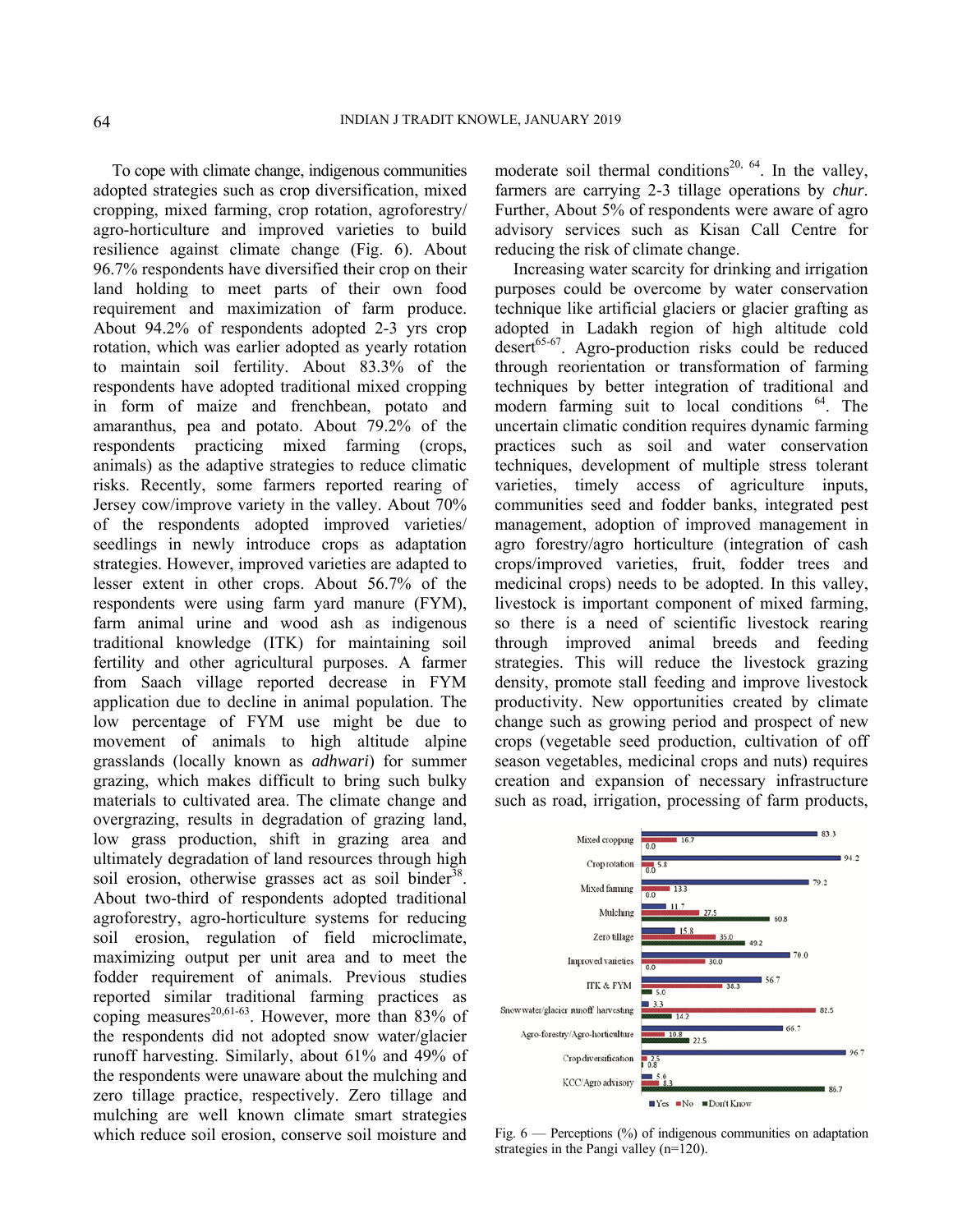#### MEENA *et al*.: PERCEPTIONS AND ADAPTATION OF INDIGENOUS COMMUNITIES TO CLIMATE CHANGE IN INDIAN HIMALAYAS 65

eco-labeling of products, crop/animal insurance and market access. In addition, awareness and capacity building of the indigenous communities should be considered for conservation and management of natural resources <sup>68</sup>.

#### **Conclusions and policy implications**

The study established that climate change impacts are visible on traditional subsistence farming, which is under increased biotic and abiotic stresses in the high mountain Himalayan valley. The indigenous communities have limited climate adaptive capacity and preparedness such as crop diversification, crop rotation, mixed cropping, agroforestry/agro-horticulture and mixed farming. Economic backwardness and poor knowledge of modern climate-smart strategies such as zero tillage, snow water/ glacier runoff harvesting, mulching and agro advisory services makes the situation more alarming. The cost effective and environmentally friendly traditional measures need to be reoriented through integration of modern farming techniques suit to local-conditions. Further, new opportunities and challenges brought by climate change require timely access of agri-inputs, creation and expansion of infrastructures (irrigation and road ), soil and water conservation measures, crop/animal insurance, eco-labeling of farm products and market access to realize the full economic benefit. In addition, scientific livestock rearing should be taken into consideration during developmental planning so that erosion of biodiversity and natural resource could be minimized in fragile high mountain areas. Further, awareness and capacity building of indigenous communities should also be taken on priority.

This study will be helpful to support government agencies in evidence-based decision making and dynamic climate smart farm planning in Pangi valley and other parts of Indian Himalayas.

#### **Acknowledgement**

We acknowledge the support of Indian Council of Agricultural Research (ICAR) for project on Land Resource Inventory of Pangi block (Chamba district, H.P) for climate smart farm planning. We also sincerely acknowledge the help and cooperation of farmers, staffs of ICAR-NBSS & LUP and Pangi block administration during this investigation. Authors are also thankful to the reviewer for giving valuable comments and suggestions to improve the manuscript. **References** 

#### Shrestha UB, Gautam S & Bawa KS, Widespread climate change in the Himalayas and associated changes in local ecosystems, *PLoS One*, 7 (5) (2012), 1e10. http://doi.org/10.1371/journal.pone.0036741.

- 2 Rana RS, Bhagat RM, Kalia V, Lal H & Sen V, Indigenous perceptions of climate change vis-a-vis mountain agricultural activities in Himachal Pradesh, India, *Indian J Tradit Knowle,*12 (4) (2013) 596-604.
- 3 Shukla R, Sachdeva K & Joshi PK, Inherent vulnerability of agricultural communities in Himalaya: A village-level hotspot analysis in the Uttarakhand state of India, *Appl Geogr,* 74 (2016) 182-198.
- 4 Sujakhu NM, Ranjitkar S, Niraula RR, Pokharel BK, Schmidt-Vogt D et al., Farmers perceptions of and adaptations to changing climate in the Melamchi valley of Nepal, *Mt Res Dev*, 36 (1) (2016) 15-30.
- 5 Surendra PS, Singh V & Skutsch M, Rapid warming in the Himalayas: Ecosystem responses and development options, *Clim Dev*, 2 (3) (2010) 221-232.
- 6 Pepin N, Bradley RS, Diaz HF, Baraer M, Caceres EB *et al*., Elevation-dependent warming in mountain regions of the world, *Nat Clim Change*, 5 (2015) 424-430.
- 7 Palomo I, Climate change impacts on ecosystem services in high mountain areas: A literature review, *Mt Res Dev*, 37 (2) (2017) 179-187.
- 8 Partap U & Partap T, Apple farming and pollination issues in Himachal Pradesh, In: *warming signals from the apples valleys of the Hindu-Kush-Himalayas-productivity concerns and pollination problems*, edited by ABM Shrestha, International Centre for Integrated Mountain Development (ICIMOD), Kathmandu, Nepal, 2002, 104.
- 9 Hussain A, Rasul G, Mahapatra B, Tuladhar S, Household food security in the face of climate change in the Hindu-Kush Himalayan region, *Food Secur*, 8 (5) (2016) 921-937.
- 10 Kraaijenbrink PDA, Bierkens MFP, Lutz AF & Immerzeel WW, Impact of a global temperature rise of 1.5 degrees Celsius on Asia's glaciers, *Nature*, 549 (2017) 257-260.
- 11 Palomo I, Test climate targets using fragile ecosystems, *Nature*, 553 (2018) 155.
- 12 Xu J, Grumbine RE, Shrestha A, Eriksson M, Yang X *et al*., The melting Himalayas: Cascading effects of climate change on water, biodiversity, and livelihoods, *Conserv Biol*, 23 (3) (2009) 520-530.
- 13 Kohler T, Giger M, Hurni H, Ott C, Wiesmann U *et al*., Mountains and climate change: A global concern, *Mt Res Dev*, 30 (1) (2010) 53-55.
- 14 IPCC, *Summary for policymakers*, In: Solomon S, Qin D, Manning M, Chen Z, Marquis M, *et al*., (editors), C*limate Change 2007: The Physical Science Basis*, (IPCC Secretariat Geneva, Switzerland), 2007, 1-18.
- 15 Chawla A, Yadav PK, Uniyal SK, Kumar A, Vats SK, *et al*., Long-term ecological and biodiversity monitoring in the western Himalaya using satellite remote sensing, *Curr Sci*, 102 (8) (2012) 1143-1156.
- 16 IPCC, *Climate Change 2007: The Physical Science Basis. Contribution of Working Group I to the Fourth Assessment Report of the Intergovernmental Panel on Climate Change*. Edited by Solomon S, Qin D, Manning M, Chen Z, Marquis M, *et al*., Cambridge University Press Cambridge, United Kingdom and New York, NY), 2007.
- 17 Lipper L, Thornton P, Campbell BM, Baedeker T,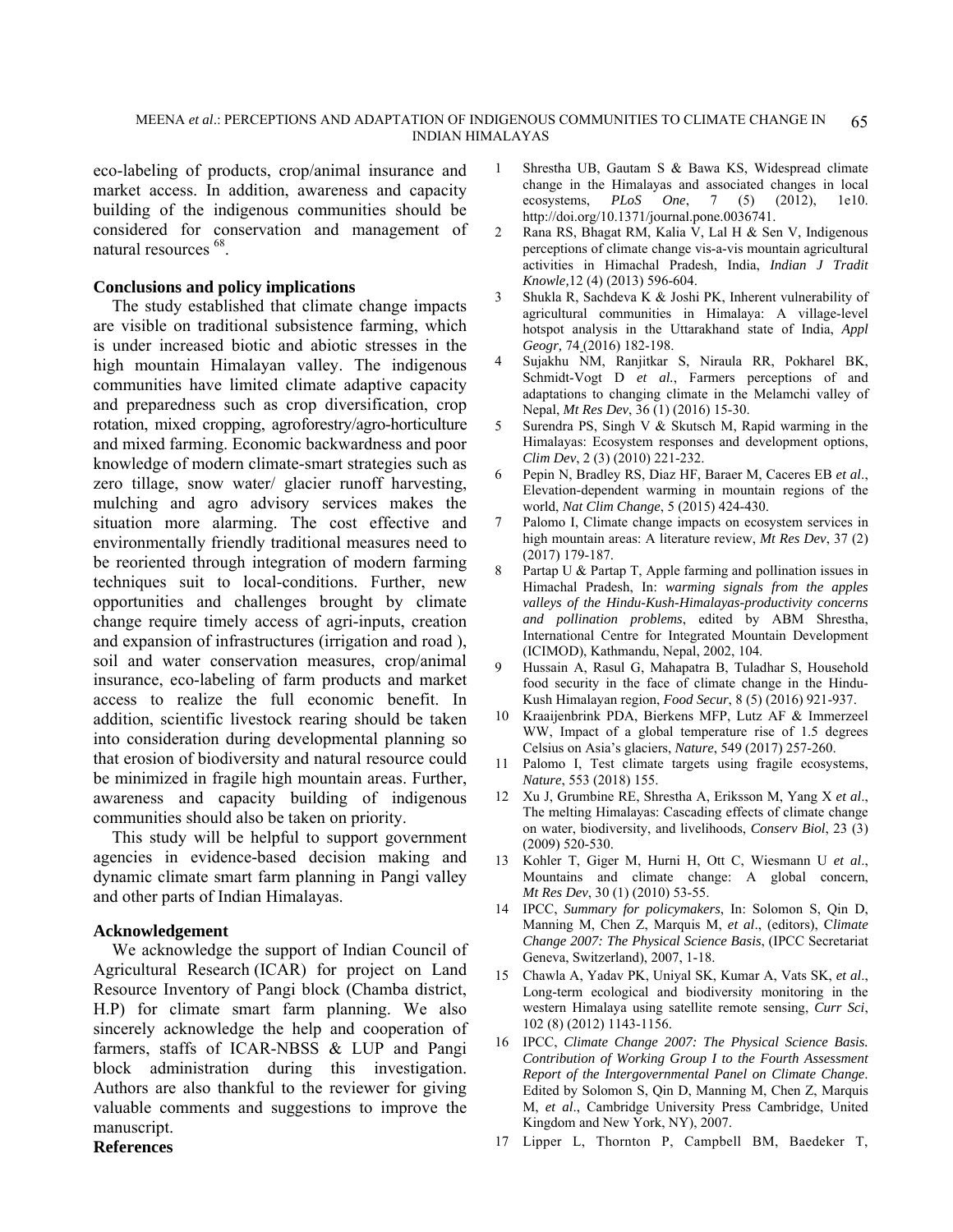Braimoh A *et al*., Climate-smart agriculture for food security, *Nat Clim Change*, 4 (2014) 1068-1072.

- 18 Sharma E, Chettri N, Tsering K, Shrestha AB, Jing F *et al*., Climate change impacts and vulnerability in the eastern Himalayas, (ICIMOD, Kathmandu), 2009.
- 19 Manandhar S, Vogt DS, Perret SR, & Kazama F, Adapting cropping systems to climate change in Nepal: Acrossregional study of farmer's perception and practices, *Reg Environ Change*, 11 (2011) 335-348.
- 20 Shukla G, Kumar A, Pala NA & Chakravarty S, Farmers perception and awareness of climate change: A case study from Kanchandzonga Biosphere Reserve, India, *Environ Dev Sustain*, 18 (4) (2016) 1167-1176.
- 21 Danielsen F, Burgess ND & Balmford A, Monitoring matters: Examining the potential of locally-based approaches, *Biodivers Conserv*, 14 (2005) 2507-2542.
- 22 Smith B & Wandel J, Vulnerability, adaptation and adaptive capacity, *Glob Change Biol*, 16 (3) (2006) 282-292.
- 23 Hartter J, Stampone MD, Ryan SJ, Kirner K, Chapman CA *et al*., Patterns and perceptions of climate change in a biodiversity conservation hotspot, *PLoS One*, 7 (2) (2012) e32408.
- 24 Manandhar S, Pandey VP & Kazama F, Climate change and adaptation: An integrated framework linking social and physical aspects in poorly-gauged regions, *Clim Change*, 120 (2013) 727-739.
- 25 FAO, Understanding Mountain Soils: A contribution from mountain areas to the International Year of Soils 2015, by Romeo R, Vita A, Manuelli S, Zanini E, Freppaz M *et al*., (FAO, Rome, Italy), 2015.
- 26 Hallegatte S, Strategies to adapt to an uncertain climate change, *Glob Environ Change*, 19 (2009) 240-247.
- 27 Byg A, & Salick J, Local perspectives on a global phenomenon-climate change in Eastern Tibetan villages, *Glob Environ Change*, 19 (2009) 156-166.
- 28 Manandhar S, Pratoomchai W, Ono K, Kazama S & Komori D, Local people's perceptions of climate change and related hazards in mountainous areas of northern Thailand, *Int J Disaster Risk Reduction*, 11 (2015) 47-59.
- 29 Xu J & Grumbine RE, Integrating local hybrid knowledge and state support for climate change adaptation in the Asian Highlands, *Clim Change*, 124 (2014) 93-104.
- 30 Mukherjee A, Rakshit S, Nag A, Ray M, Kharbikar HL *et al*., Climate change risk perception, adaptation and mitigation strategy: An extension outlook in mountain Himalaya, In: *Conservation Agriculture* edited by Bisht J, Meena V, Mishra P & Pattanayak A (Springer, Singapore), 2016, 257-292.
- 31 Bandiera O & Rasul I, Social networks and technology adoption in northern Mozambique. Discussion Paper Series, (Centre for Economic Policy Research CEPR, London, UK), 2002.
- 32 Hofmann ME, Hinkel J & Wrobel M, Classifying knowledge on climate change impacts, adaptation and vulnerability in Europe for informing adaptation research and decisionmaking: A conceptual meta analysis, *Glob Environ Change,* 21 (2011) 1106-1116.
- 33 Census of India (2011). Chamba district, Himachal Pradesh, Govt. of India.
- 34 Singh H & Kumar P, A brief overview of vegetation of Pangi

valley (Chamba, Himachal Pradesh): A high altitude region of northwest Himalaya, India, *Biosci Biotech Res Asia*, 14 (2) 2017.

- 35 Sidhu AK, Sharma I, Saikia U & Saini K, Pangi valley: An overview, In: Faunal diversity of Pangi valley, Chamba district, (Himachal Pradesh), Editor-Director, *Himalayan Ecosyst Ser*, 3 (2013) 1-11.
- 36 Sharma P, Uniyal PL & Slowik J, Community involvement and conservation of *Taxus baccata* in Pangi valley, Himachal Pradesh, *Nat Area J*, 34 (2014) 470-474.
- 37 Choudhary JS, Shukla G, Prabhakar CS, Maurya S, Das B *et al*., Assessment of local perceptions on climate change and coping strategies in Chotanagpur plateau of Eastern India, *J Prog Agric*, 3 (2012) 8-15.
- 38 Bhagat S, Tiwari KR, Gurung DB, Bajracharya RM & Sitaula BK, People's perception of climate change impacts and their adaptation practices in Khotokha valley, Wangdue, Bhutan, *Indian J Tradit Knowle,* 17 (1) (2018) 97-105.
- 39 Chettri N, Sharma E, Shakya B, Thapa R, Bajracharya B *et al*., Biodiversity in the Eastern Himalayas: Status, trends and vulnerability to climate change; Climate change impact and vulnerability in the Eastern Himalayas – Technical report 2, (ICIMOD, Kathmandu), 2010
- 40 Pareta K & Pareta U, Climate change impact on land and natural resource in Chamba tehsil of Himachal Pradesh state, India, *Int J Sci Technol*, 2 (4) (2014) 38-48.
- 41 Chaudhary P, Rai S, Wangdi S, Mao A, Rehman N *et al*., Consistency of local perceptions of climate change in the Kangchenjunga Himalaya landscape, *Curr Sci*, 101 (2011) 504-513.
- 42 Vedwan N & Rhoades RE, Climate change in the Western Himalayas of India: A study of local perception and response, *Clim Res*, 19 (2001) 109-117.
- 43 Goswami BN, Venugopal V, Sengupta D, Madhusoodanan MS & Xavier PK, Increasing trend of extreme rain events over India in a warming environment, *Science*, 314 (2006) 1442-1445.
- 44 Joshi AK & Joshi PK, A rapid inventory of indicators of climate change in the middle Himalaya, *Curr Sci*, 100 (2011) 831-832.
- 45 Singh J, Effect of climate change on medicinal plants and local perception in Kullu district of Himachal Pradesh, In: Pre-congress workshop on forests and climate change, (Himalayan Forest Research Institute, Shimla, India), 2011.
- 46 Ba¨rring L & Persson G, Influence of climate change on natural hazards in Europe, In: P. Schmidt-Thome´ (Ed.), Natural and technological hazards and risks affecting the spatial development of European regions (Special Paper), *Geol Surv Finl*, 42 (2006) 93-107.
- 47 Singh J & Patel NR, Assessment of agroclimatic suitability of apple orchards in Himachal Pradesh under changing climate, *J Agrometeorol*, 19 (2) (2017) 110-113.
- 48 Craufurd PQ & Wheeler TR, Climate change and the flowering time of annual crops, *J Exp Bot*, 60 (2009) 2529-2539.
- 49 Anwar MR, Liu DL, Farquharson R, Macadam I, Abadi A, *et al*., Climate change impacts on phenology and yields of five broadacre crops at four climatologically distinct locations in Australia, *Agric Syst,* 132 (2015) 133-144.
- 50 Ranjitkar S, Luedeling E, Shrestha KK, Guan K & Xu J, Flowering phenology of tree rhododendron along an